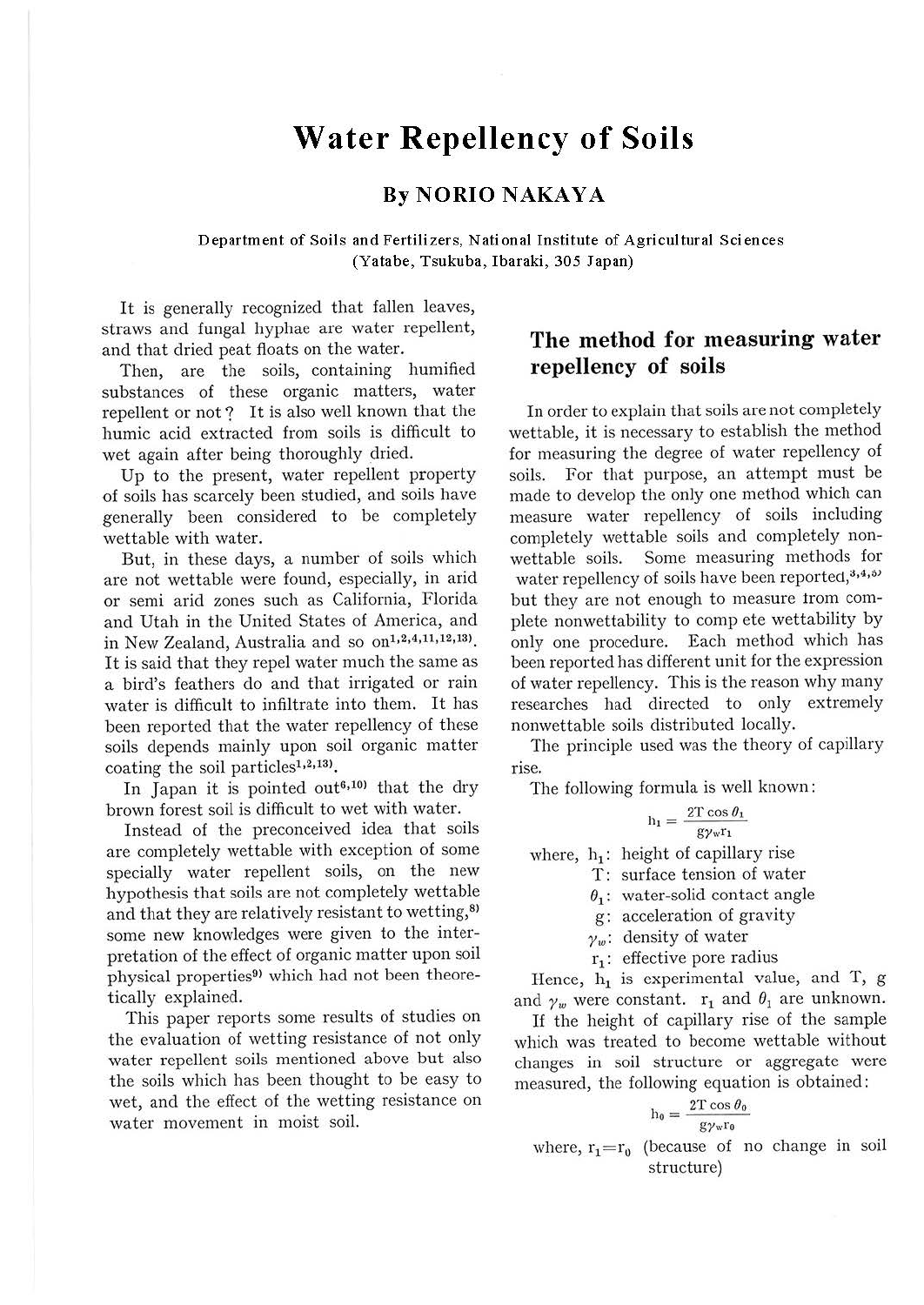$\theta_0 = 0$  (because the sample was completely wettable)

therefore,

cos  $\theta_1 = h_1/h_0$ 

Consequently the nonwettability or water repellency of soil samples is given as the cosine of the ratio of height of capillary rise of a soil sample to height of its completely wettable sample.

The term "Water repellency" is defined in this report as relative nonwettability of water upon the soil particle surface, that is, the soil sample is completely wettable if the contact angle  $\theta$  is O°, and it is completely nonwettable if it is 180°.

Hence it becomes necessary to make the soil sample completely wettable. Heating or ignition was employed to make the soils wettable<sup>7,8)</sup>.

It is shown graphically in Fig. 1 that the heights of capillary rise of soils ascend gently from 105°C to 200°C except for Bibai soil, but ascend steeply from 200°C to 250°C and ascend gently beyond 250°C. The same phenomenon was observed in the case of humic acid as shown in Fig. 2. Especially at 250°C, the heights of capillary rise of the quartz sands coated with humic acid were the same as the noncoated quartz sands which is completely wettable. Considering the facts that the humic acids became completely wettable by ignition at 250°C



Fig. **1.**  Relationship between heating temperature of soils and height of capillary rise (after 100 min)

and that the heights of capillary rise of soils ascended steeply from 200°c to 250°C, it was concluded that the soils changed sharply to be wettable at 250°C. It was therefore shown that not only wettable soils but also nonwettable ones became fully wettable by ignition at  $250^{\circ}C^{8}$ .

Consequently, from the determination of the ratio of the height of capillary rise in the sample dried at 105°C to that in the sample ignited at 250°C, the water repellency of a soil sample could be represented as a contact angle, whether the samples were very wettable or not.

The results are shown in Fig. 3 with the new conception of water repellency described in this report. It could be clearly demonstrated that the soils which had been considered to be equally hydrophilic so far showed very different wettability. For reference, the contact angle of glass or quartz sand to water is 0°, one of teflon which is very hydrophobic is 108° and polyethylene is 94°. It is concluded that a dry soil cannot be fully hydrophilic as long as organic matter is present.

## **Changes of water repellency of soil sample containing water**

It became clear that dry soils show resistance



Fig. 2. Relationship between heating of quartz sand coated with humic acid extracted from the indicated soils and the height of capillary rise (after 5 min)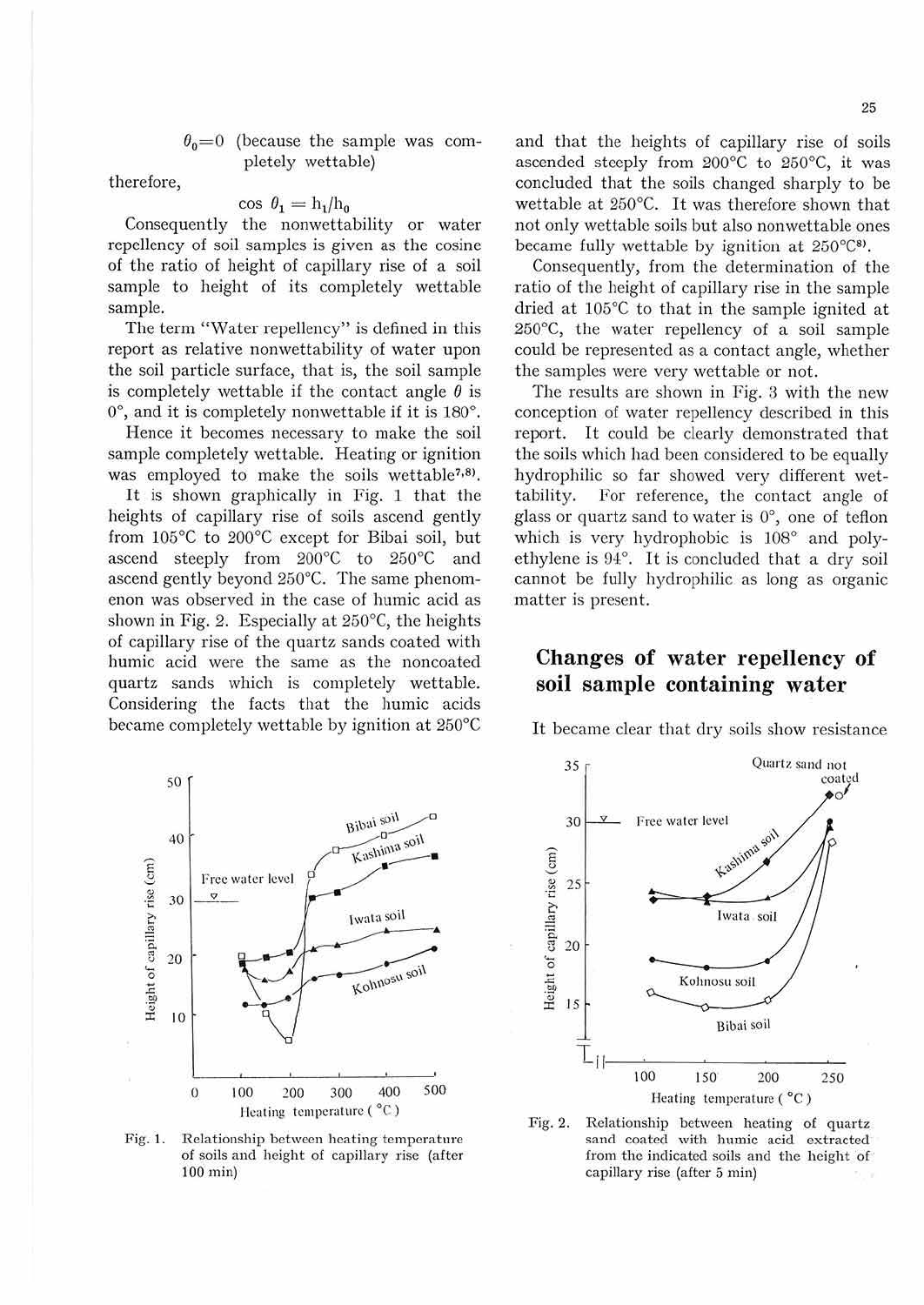

Fig. 3. New conception of water repellency as expressed by contact angles of soils

to wetting with water as mentioned above. But soils in field condition contain water more or less. So, to clarify whether soils containing water show resistance to wetting or not is of use for elucidation of mechanism of water repellency based upon physical properties of moist soils. Soils in field condition, differing from glass or plastic products, contain moisture in their structure.

The water repellency of moist soils was studied by infiltrating water into soils. The length of time that one water drop  $(0.01 \text{ m})$  could remain on the soil surface was used as an index of water repellency of soil<sup>9)</sup>.

As shown in Fig. 4, infiltration of water into soils which contain organic matter became slower at above pF 3.0. At pF 4.2 the infiltration was slowest. In the case of kaolin which does not contain organic matter (Fig. 4) and in the soils ignited at 250°C (Fig. 5) which are hydrophilic, infiltration slowdown at pF 4.2 was not recognized, but as shown in Fig. 6 infiltration at pF 4.2 of a mixture of kaolin and humic acid which is very hydrophobic after drying became slower with the increase in humic acid content. Thus it is clear that the presence of organic matter in the moist soil decreases infiltration rate, in other words, it resists to wet.

The infiltration of soils at pF 4.2 was clearly slower in the wetting process where dry samples were wetted than in the drying process where wet samples were dried, whereas in the case of



Fig. 4. Relation between infiltration time and water content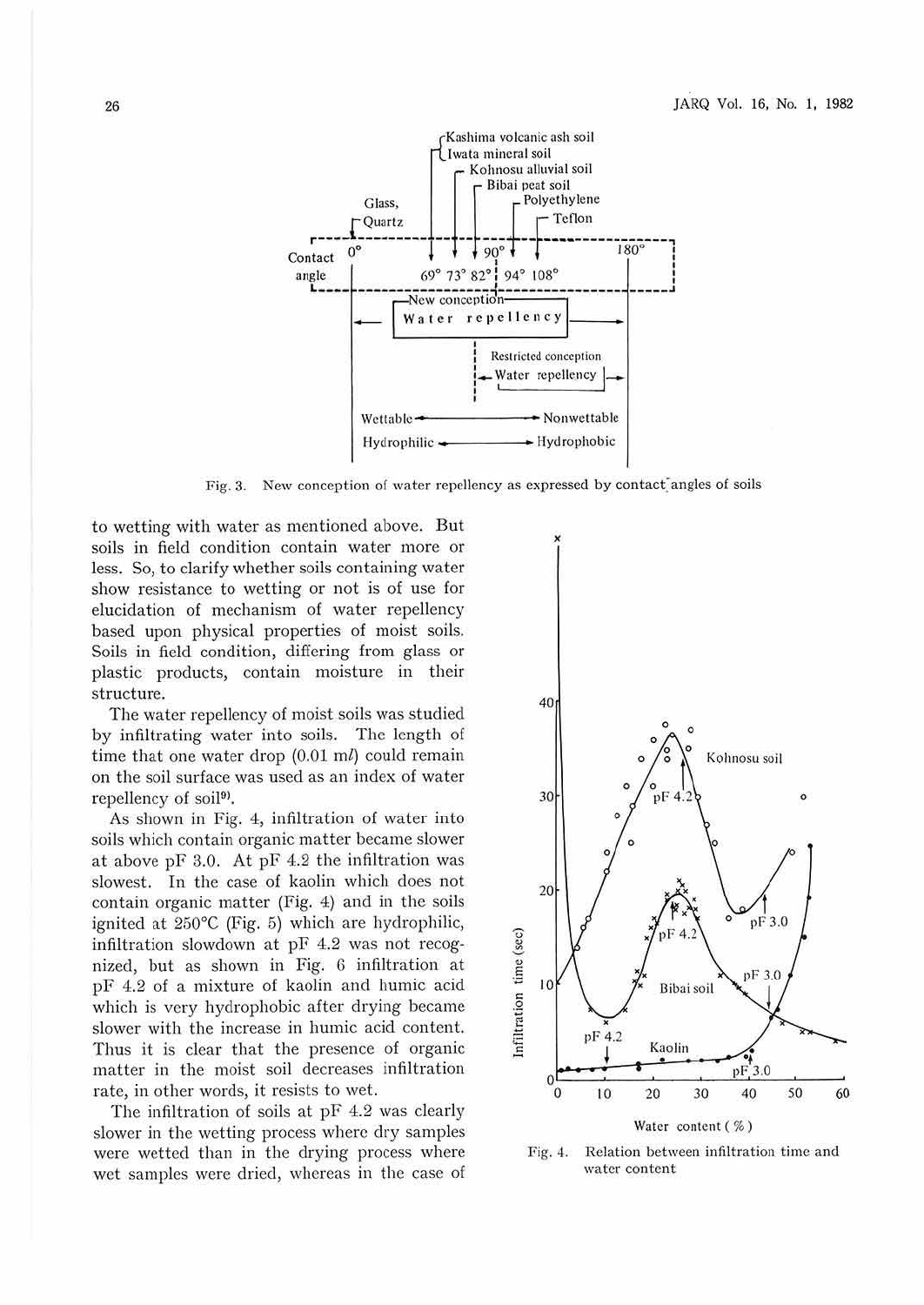

Fig. 5. Infiltration time of Kohnosu soil ignited at 250°C

kaolin the slowdown infiltration at pF 4.2 was not recognized in either process. From these facts it is considered that the entrapped air resulting from the presence of organic matter disturbs infiltration.

It is concluded that soil organic matter shows hydrophobic property above pF 3.0 and that it becomes most hydrophobic at pF 4.2.

#### **Discussion**

Soils, regardless of drying or wetting, is not completely hydrophilic mainly by the presence of organic matter, and soils are thought to be relatively hydrophobic. Especially, soils containing moisture corresponding to pF 4.2 exhibited slowest infiltration for the reason of water repellency of soils. For plants, moisture content with the value of pF 4.2 is referred to as permanent wilting point, and it was suggested in this report that such moisture content could extremely prevent soils from water movement.

The fact that soils are resistant to wetting with water gives new suggestion to researches on soil physical properties. Insomuch as water



Fig. 6. Infiltration time of the mixtures of kaolin and humic acid

repellency influences water movement in soil, it must be taken into consideration in a hydrological study.

In Japan, moisture content of surface soils sometimes becomes to pF 4.2 or more in drought or in summer. In arid or semi arid zones, soils are thought to be often dried above pF 4.2. In these cases it is considered to be necessary to take into consideration the water repellency for efficiency of utilization of soil moisture and irrigated or rain water.

It is consequently evolved that water repellency of soils gives new idea to water management in field condition and also that it controls the moisture regime of the soils.

## **Conclusion**

The contact angles of dry soils which had been considered to be hydrophilic were appreciably greater than zero. Moist soil as well as dry soil was resistant to wetting mainly by the presence of organic matter. In moist soils the infiltration was slowest at pF 4.2 for the reason of hydro-